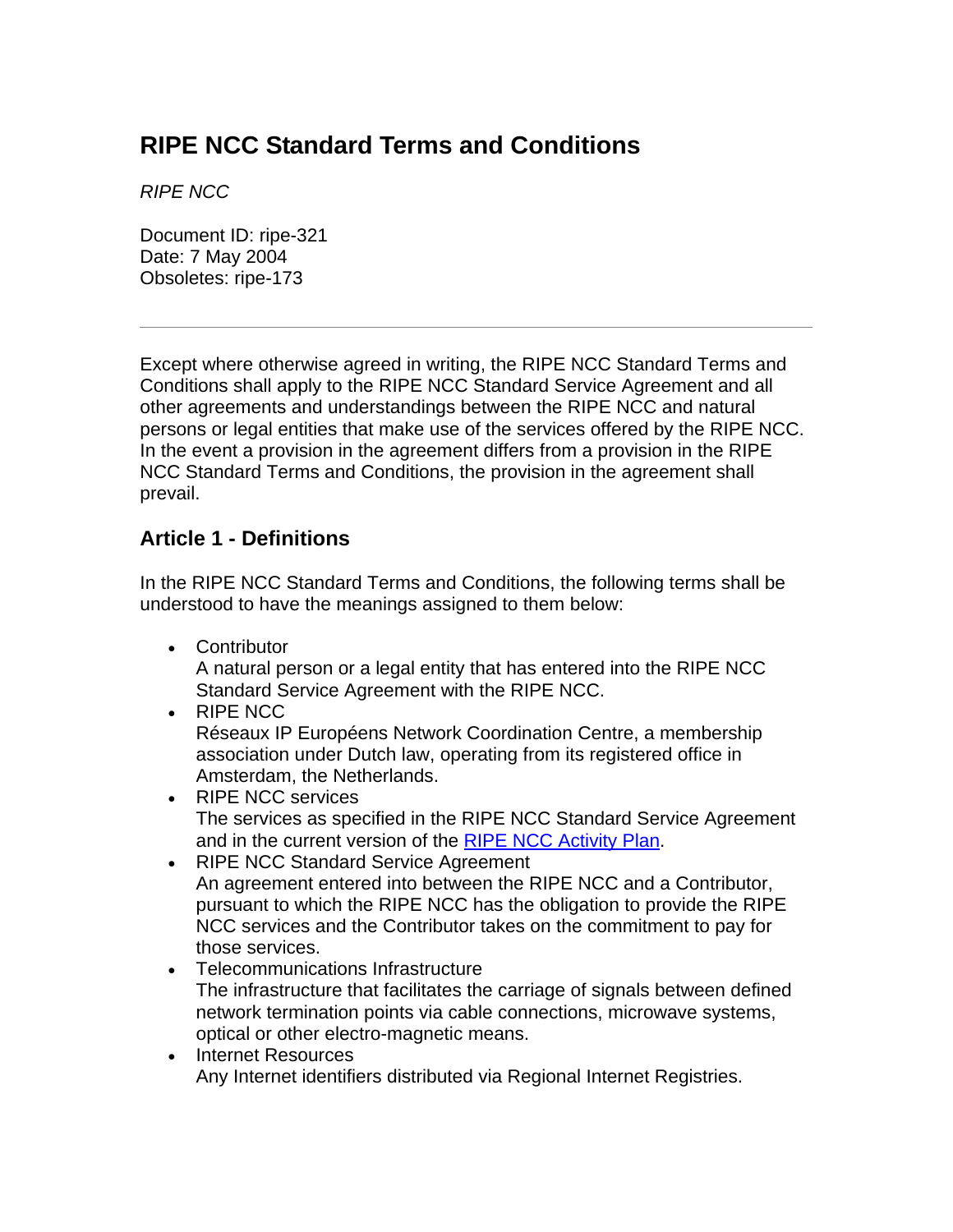Currently these are IPv4 address space, IPv6 address space and Autonomous System Numbers.

#### **Article 2 - General**

2.1 The RIPE NCC Standard Service Agreement or other agreement between the RIPE NCC and a Contributor shall come into effect by means of an offer and an acceptance.

2.2 The Contributor shall ensure to send the RIPE NCC at least one hard copy of the RIPE NCC Standard Service Agreement, signed by an authorised representative of the Contributor, as well as an extract from the Commercial Trade Register or equivalent document proving the registration of the Contributor's business with the national authorities. The RIPE NCC shall not commence the provision of the RIPE NCC services until these documents have been received.

2.3 The RIPE NCC reserves the right to amend and/or supplement the RIPE NCC Standard Terms and Conditions. The RIPE NCC shall notify the Contributor at least one month prior to any such amendment or supplement coming into effect.

# **Article 3 - Rights and Obligations**

3.1 The Contributor acknowledges and accepts that it has obtained the right to use and the obligation to pay for the RIPE NCC services in accordance with this agreement.

3.2 The fees due for the services shall be in accordance with the current version of the [RIPE NCC Charging Scheme](http://www.ripe.net/ripe/docs/charging.html) as approved by the membership at the RIPE NCC General Meeting.

3.3 The Contributor acknowledges and accepts that it shall automatically become a candidate-member of the RIPE NCC by signing the RIPE NCC Standard Service Agreement, unless there are statutory provisions imposed upon the Contributor that prohibits the Contributor from becoming a candidate-member of the RIPE NCC. In the latter case, the Contributor shall notify the RIPE NCC immediately when the Contributor becomes aware of such a situation.

3.4 The Contributor acknowledges applicability of, and adheres to, the Regional Internet Registry (RIR) policies and procedures as outlined in the policy documents that can be found on [http://www.ripe.net](http://www.ripe.net/index.html). See also Article 9.4.

# **Article 4 - Membership**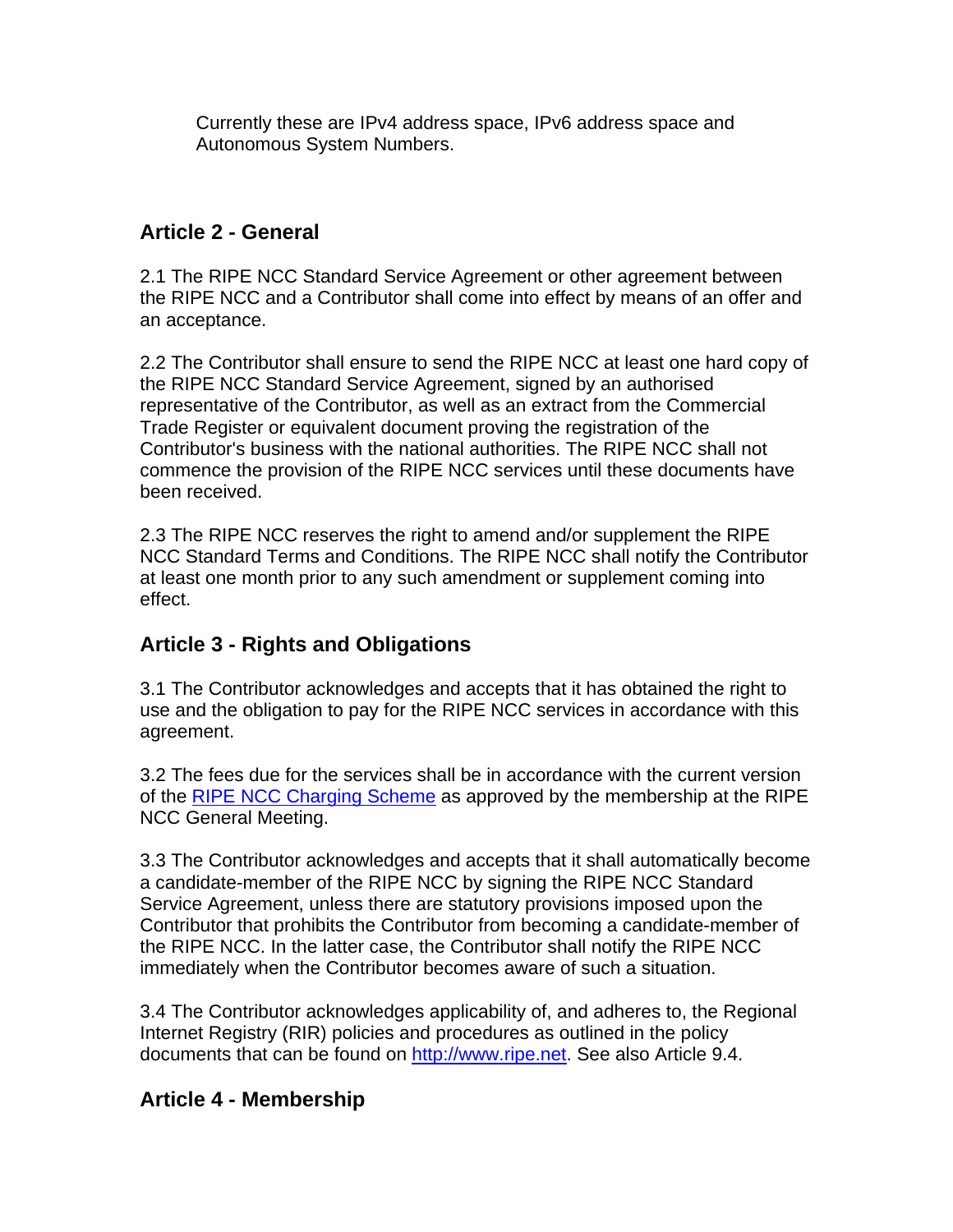4.1 The Contributor may be a natural person or a legal entity. The Contributor will be a member of the RIPE NCC association with the restrictions as described in the [RIPE NCC Articles of Association](http://www.ripe.net/ripe/docs/articles-association.html), Article 3. If any of these restrictions apply to the Contributor, the Contributor will notify the RIPE NCC immediately.

4.2 During the first six (6) months after which the legal entity or natural person concerned has entered into the RIPE NCC Standard Service Agreement the Contributor concerned is candidate-member of the RIPE NCC association. After said period of six (6) months the candidate-membership of the association will be converted into a normal membership with the restrictions as described in the RIPE NCC Articles of Association, Article 3.

4.3 Unless otherwise stated candidate-members shall have the same rights and obligations as members.

# **Article 5 - Payment**

5.1 The Contributor shall owe the RIPE NCC a service fee and a sign-up fee. The sign-up fee is a one-time payment and shall be immediately due when the Contributor concludes the RIPE NCC Standard Service Agreement with the RIPE NCC.

5.2 The Contributor's obligation to pay these fees shall commence on the day on which the RIPE NCC Standard Service Agreement is concluded.

5.3 The Contributor shall make the payment to the RIPE NCC within 30 days of date of invoice, failing which the Contributor shall be in default with no notice of default being required.

5.4 With effect from the day on which the Contributor defaults on its payment obligations, the Contributor shall owe the RIPE NCC the statutory rate of interest on the amounts unpaid as well as a late payment fee. In addition, the Contributor shall reimburse the RIPE NCC for the extra-judicial collection costs, without prejudice to any other of the RIPE NCC's rights which it may invoke against the Contributor in connection with the latter's failure to effect (timely) payment.

5.5 The Contributor may not postpone its payment obligations or offset any of its own claims against the RIPE NCC.

5.6 In addition to this Article 5, the Contributor adheres to the documented payment procedures for the services of the RIPE NCC as specified in the current version of the [RIPE NCC Billing Procedure and Fee Schedule](http://www.ripe.net/membership/billing/procedure.html).

# **Article 6 - Clearing House**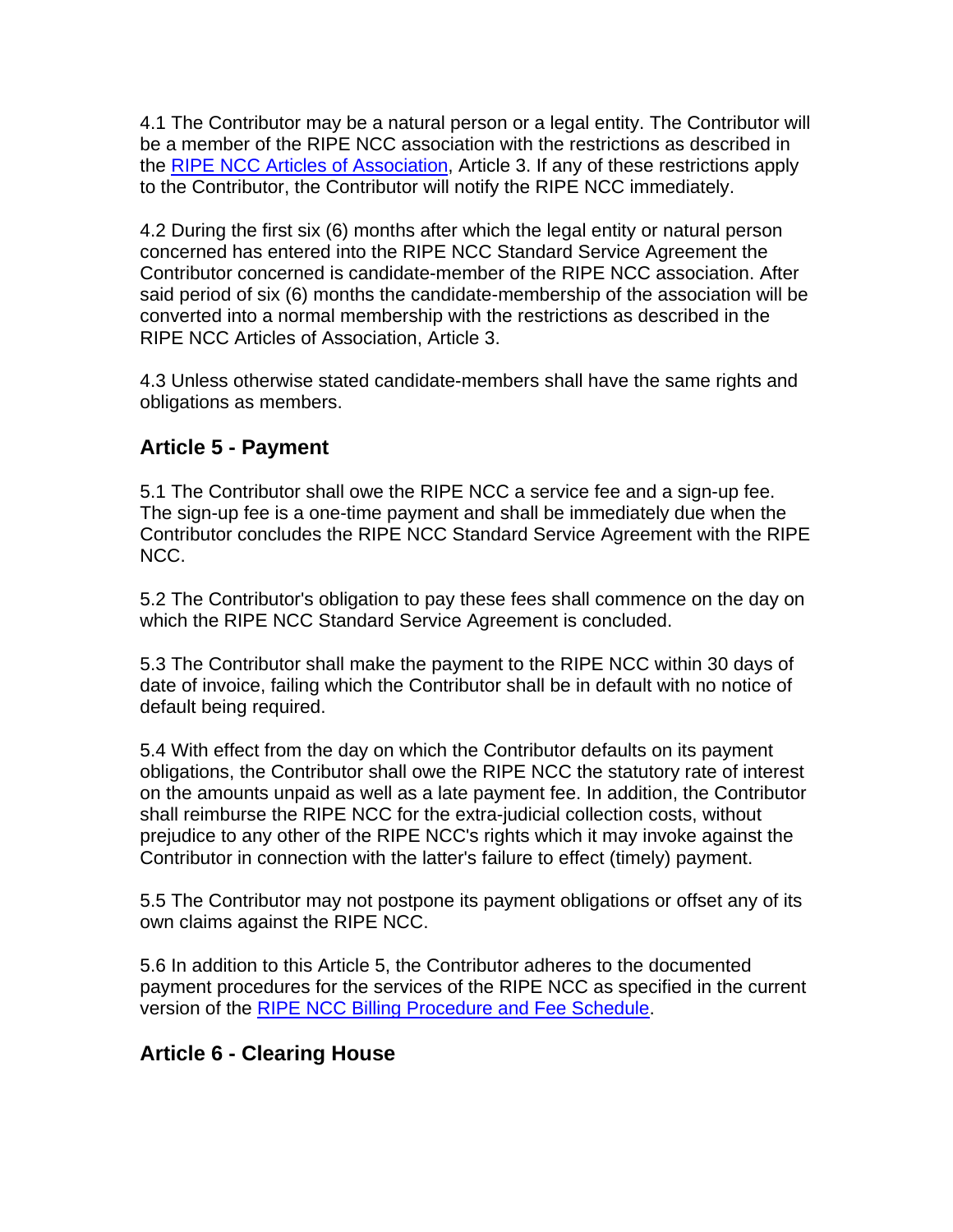6.1 In any given year the financial surplus or deficit of the RIPE NCC is accounted for in a separate reserve of the RIPE NCC called the Clearing House.

6.2 The Clearing House may equal a maximum of three times the total amount of the RIPE NCC service fees in the relevant financial year. If and when the previously mentioned maximum is exceeded, the RIPE NCC Clearing House Procedure is executed, in the year following the relevant financial year.

6.3 The Clearing House procedure stipulates that the excess amount shall be returned to the Contributors in proportion to the level of the service fees paid in the relevant financial year and the two previous years. This excess amount shall be credited to the Contributor on the service fee of the year following the year that the Clearing House procedure has taken place.

6.4 Only the Contributors that have fulfilled the service fee payment for the relevant financial year take part in the Clearing House procedure.

6.5 In the event the RIPE NCC Standard Service Agreement is terminated in the financial year referred to in Article 6.2, the Contributor will not participate in the Clearing House procedure.

#### **Article 7 – Liability**

7.1 The Contributor shall be liable for all aspects of its use of the services offered by the RIPE NCC. The Contributor shall also be liable for all aspects of its use and all that ensues from its use of the Internet Resources.

7.2 The RIPE NCC excludes all liability for any direct or indirect damages, including damages to the Contributor's business, loss of profit, damages to third parties, personal injury or damages to property, except in cases involving wilful misconduct or gross negligence on the part of the RIPE NCC or its management.

7.3 The RIPE NCC shall, in any event, not be liable for damages caused by a failure to make the Internet Resources available (on time), or for damages in any way connected with the use of the Internet Resources.

7.4 The RIPE NCC shall, in any event, not be liable for damages caused by (the incorrect) operation of the (external) Telecommunications Infrastructure and related peripheral equipment along and over which the RIPE NCC services must necessarily be carried.

7.5 The RIPE NCC shall, in any event, not be liable for non-performance or damages due to force majeure, including but not limited to industrial action, strikes, occupations and sit-ins, blockades, embargoes, governmental measures, denial of service attacks, war, revolutions or comparable situations, power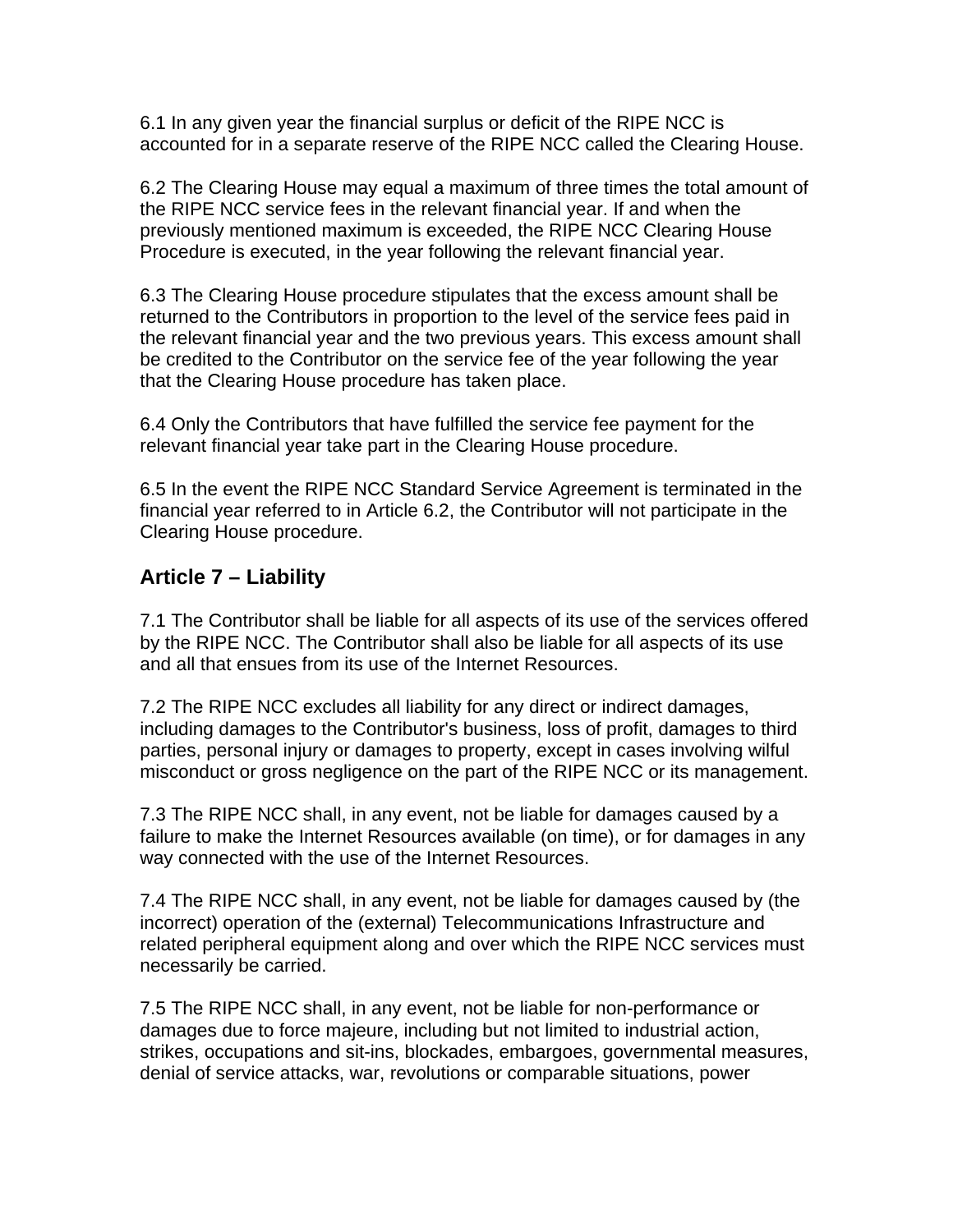failures, defects in electronic lines of communication, fire, explosions, damage caused by water, floods and earthquakes.

7.6 The Contributor shall indemnify the RIPE NCC against any and all third party claims filed against the RIPE NCC in relation to the Contributor's use of the RIPE NCC services.

7.7 In any event the RIPE NCC's liability shall be limited to a maximum amount equivalent to the Contributor's annual contribution of the relevant financial year.

# **Article 8 – Term and Termination**

8.1 The RIPE NCC Standard Service Agreement shall be entered into for an indefinite period of time, unless terminated by either party with a notice period of three months. Notice shall be in writing and sent to the other party by electronic or regular mail.

8.2 Without prejudice to the provisions contained in the RIPE NCC Standard Service Agreement, the RIPE NCC shall be entitled to terminate said Agreement with immediate effect, without being liable to pay damages to the Contributor and without prejudice to the RIPE NCC's right to claim (additional) damages from the Contributor:

- a. if an application has been or is filed for the Contributor's bankruptcy or for a suspension of payments (moratorium).
- b. if the Contributor goes into liquidation or becomes insolvent.
- c. if the Contributor in any way acts or neglects to act such as to cause damage to the name, trademarks or intellectual property rights of the RIPE NCC.
- d. if the Contributor fails to observe any rule of applicable law, which should be adhered to by the Contributor and which, in the opinion of the RIPE NCC, is of such a nature as to justify immediate termination.
- e. if the Contributor is in default of payment as outlined in Article 5.3, and in addition fails to pay such contribution fees and/or costs within 14 days after the date of default.
- f. on the day on which the Contributor's membership of the RIPE NCC association terminates.
- g. if the Contributor fails to submit to the RIPE NCC an extract from the Commercial Trade Register or equivalent document proving the registration of the Contributor's business with the national authorities.

8.3 Upon termination of the RIPE NCC Standard Service Agreement, the Contributor shall return at first request any unassigned (unassigned as in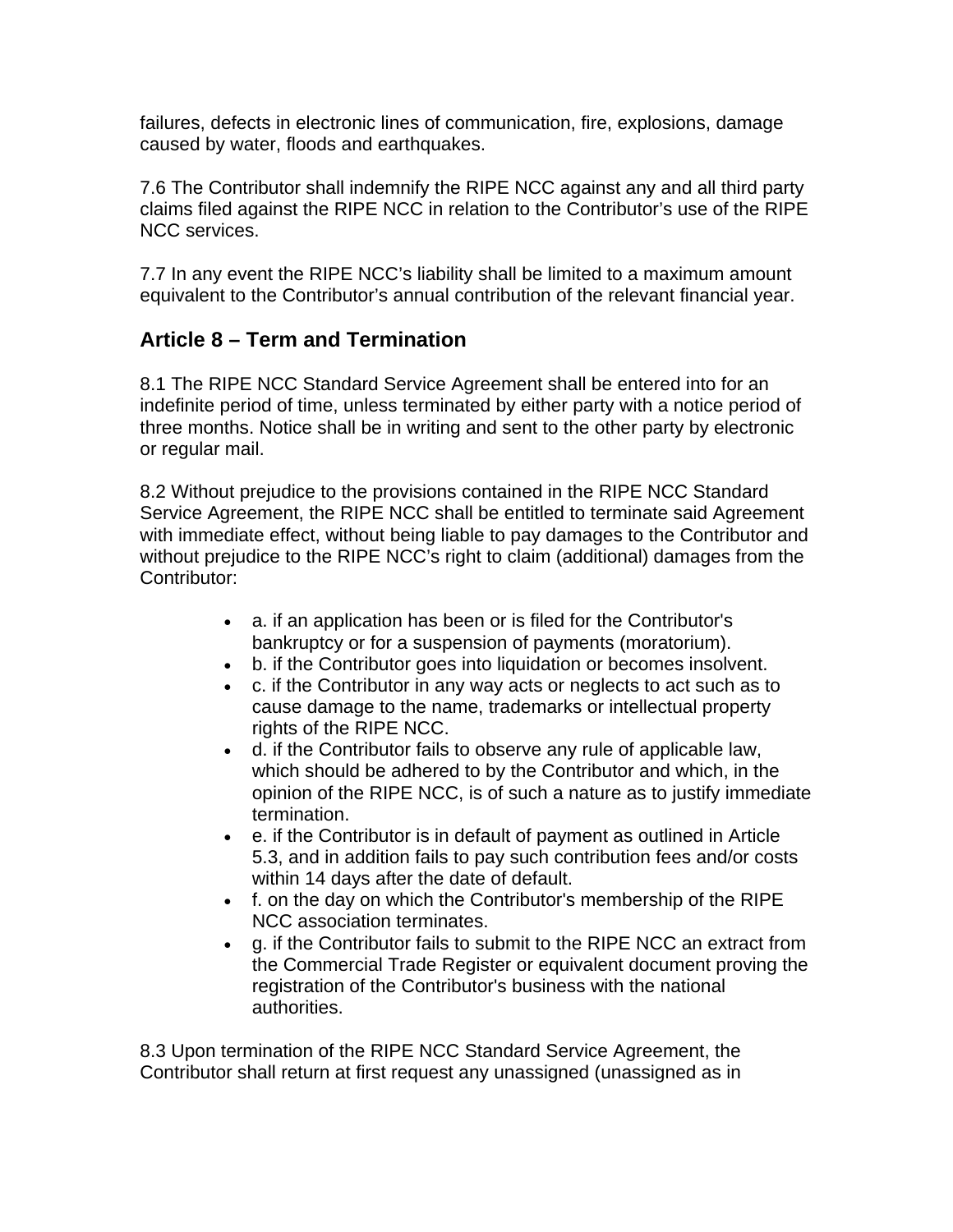accordance with the current policies and procedures documents referred to in Article 9.4) Internet Resources to the RIPE NCC.

#### **Article 9 - Miscellaneous**

9.1 Without the RIPE NCC's prior written consent, the Contributor shall not be permitted to assign to third parties any rights or obligations that arise from the RIPE NCC Standard Service Agreement.

9.2 If any provision contained in the RIPE NCC Standard Service Agreement is held to be invalid by a court of law, this shall not in any way affect the validity of the remaining provisions.

9.3 The RIPE NCC's intellectual property (agreements, documents, software, databases, website, etc.) may only be used, reproduced and made available to third parties upon prior written authorisation from the RIPE NCC.

9.4 All the documents referred to in the RIPE NCC Standard Service Agreement and the RIPE NCC Standard Terms and Conditions are publicly available from the RIPE NCC document store. These documents, which may be revised and updated from time to time, form an integral part of and apply fully to the RIPE NCC Standard Service Agreement. Each revised document will receive a new document number and can be found on [http://www.ripe.net](http://www.ripe.net/index.html).

Below is a list of documents referred to in the RIPE NCC Standard Terms and Conditions:

- [IPv4 Address Allocation and Assignment Policies in the RIPE NCC](http://www.ripe.net/ripe/docs/ipv4-policies.html)  [Service Region](http://www.ripe.net/ripe/docs/ipv4-policies.html) (current version)
- Policy for Reverse Address Delegation of IPv4 and IPv6 Address Space in [the RIPE NCC Service Region](http://www.ripe.net/ripe/docs/rev-del.html) (current version)
- [Autonomous System \(AS\) Number Assignment Policies and Procedures](http://www.ripe.net/ripe/docs/asn-assignment.html) (current version)
- [IPv6 Address Allocation and Assignment Policy](http://www.ripe.net/ripe/docs/ipv6policy.html) (current version)
- [RIPE NCC Activity Plan](http://www.ripe.net/ripe/docs/ap.html) (current version)
- [RIPE NCC Charging Scheme](http://www.ripe.net/ripe/docs/charging.html) (current version)
- [RIPE NCC Billing Procedure and Fee Schedule](http://www.ripe.net/membership/billing/procedure.html) (current version)
- [Mergers, Acquisitions, Takeovers and Closures of Organisations](http://www.ripe.net/ripe/docs/mergers.html)  [Operating an LIR](http://www.ripe.net/ripe/docs/mergers.html) (current version)
- [The RIPE NCC Clearing House Procedure](http://www.ripe.net/ripe/docs/clearinghouse.html) (current version)
- [RIPE NCC Conflict Arbitration Procedure](http://www.ripe.net/ripe/docs/ripe-174.html)

# **Article 10 - Governing Law**

10.1 All agreements between the RIPE NCC and the Contributor shall be exclusively governed by the laws of the Netherlands.